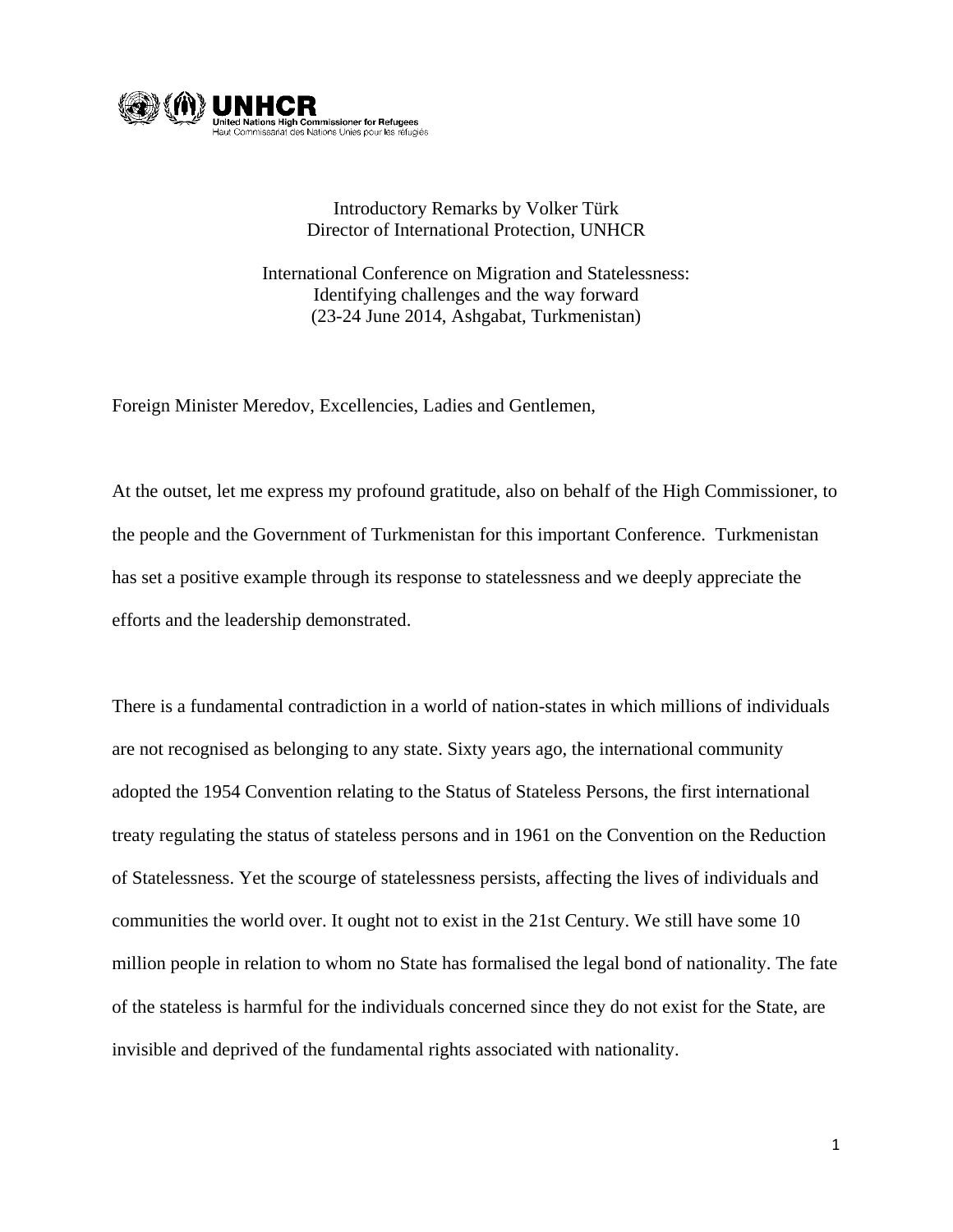To be stateless is to not be considered as a national by any state under the operation of its law. This is not to say that stateless people do not have ties to a particular country. However, as a result of state action or inaction, because of gaps in laws and procedures or simply because of an unfortunate convergence of circumstances, they have fallen through the cracks. This is almost always by no fault of their own.

There are multiple inter-linkages between statelessness and migration. Some individuals become stateless due to migration, for example because they lose their nationality due to long-term residence abroad. Many children born to migrants abroad acquire neither the nationality of the country of their parents, nor that of the country where they are born.

As well, statelessness can be linked to displacement and, if affecting whole communities, can impact social stability and peaceful relations. It is one of the causes of conflict and has led to forced displacement on numerous occasions. The global impact in terms of refugee movements is considerable: one fifth of the refugees resettled in the past five years are stateless.

Yet, as we will hear from many of the delegations represented at this Conference, including our gracious host, the Government of Turkmenistan, statelessness can be resolved. With a concerted effort and political will, it can be eliminated. Please allow me to outline some key steps to this end, beginning with prevention of new situations

In order to ensure every person has a nationality, UNHCR places great emphasis on provision of technical advice on drafting and application of nationality laws. The 1961 Convention on the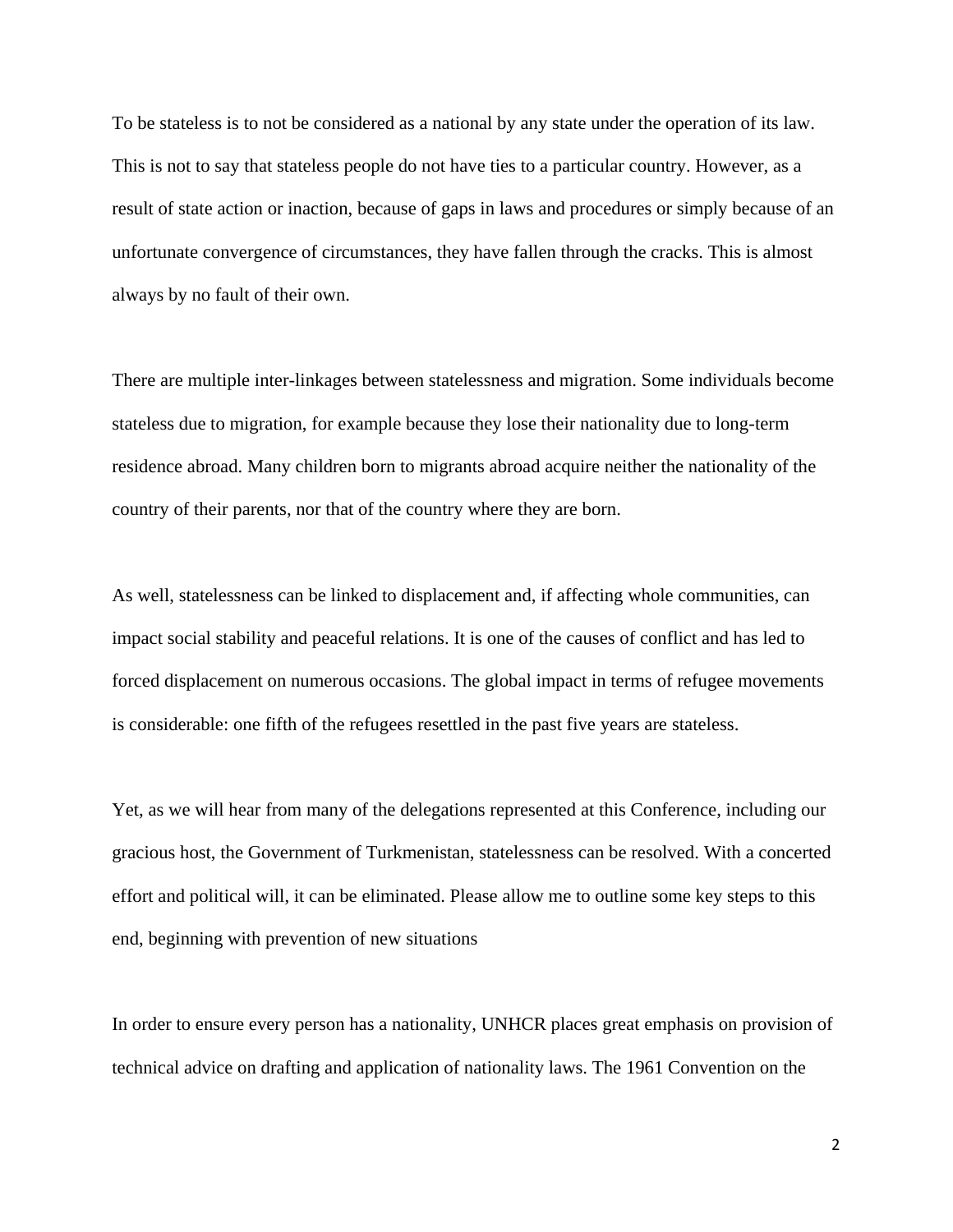Reduction of Statelessness provides a useful yardstick, assisting States to understand where there may be gaps in their legislation.

Preventive action needs to be taken to avert potential instances of mass deprivation of nationality and to ensure new situations of state succession, for example, do not result in statelessness. Further, nationality laws and administrative procedures must be reformed to eliminate discrimination and ensure that adequate safeguards are in place to prevent statelessness, particularly among children.

To this end, UNHCR has intensified the provision of technical advice and promotion of legal reforms to address gaps in nationality and related legislation, notably from a gender equality and child protection perspective. We have worked with a number of States on reforms to allow mothers to confer their nationality on their children on an equal basis with fathers. Kenya, Senegal and Tunisia have all amended their nationality legislation in recent years to affirm gender equality and thus removed the bars to the passing on by women of nationality. 27 States have yet to do so, however.

Birth registration is an invaluable tool for the prevention of statelessness because it provides allimportant proof of parentage and the place of one's birth and thereby documents the relationship between the child and the State. Both Georgia and the Russian Federation have implemented pledges made at our 2011 ministerial level meeting in Geneva in respect of civil registration and documentation systems, and birth registration will continue to be a priority for UNHCR.

3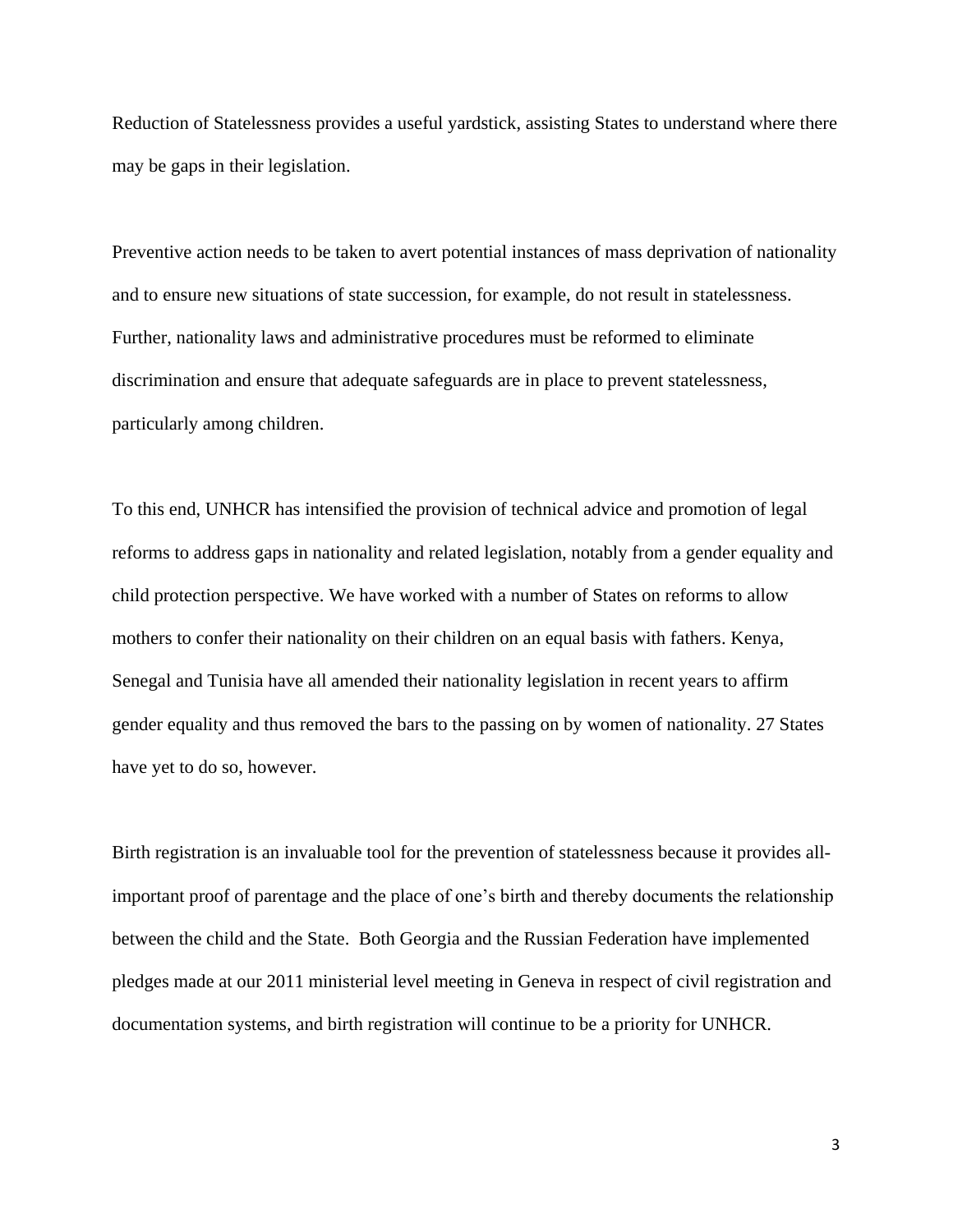Increasingly, governments have recognised the cost of statelessness in terms of human rights, slower growth and development. Consequently, a number of states have taken the initiative to reform their nationality laws and policies over the last decade. Many countries including Côte d'Ivoire, the Kyrgyz Republic, Turkmenistan, Sri Lanka, Bangladesh and the Russian Federation have made considerable progress in resolving long-standing situations of statelessness by granting nationality to stateless populations.

However, the fact is that there large stateless populations remain around the world and they require protection. Until such time as they can acquire a nationality, stateless persons require a legal residence status similar which allows them to access basic services. This is why UNHCR is also committed to promoting accession to the 1954 Convention, which regulates the treatment of stateless persons.

Since stateless people are often without personal documentation, and therefore uncounted and unseen, identifying the magnitude of stateless situations has been a considerable obstacle in addressing this issue. But there is some progress here, with states pledging to undertake studies and surveys, and to report on the issue of statelessness. The Philippines is leading the way in this regard, and a number of countries, including Georgia, Moldova and the UK, have established statelessness determination procedures to improve the identification and protection of stateless persons.

Since 2011 there have been an unprecedented 33 accessions to the two statelessness Conventions, with 22 states across four continents acceding to one or both of the Conventions.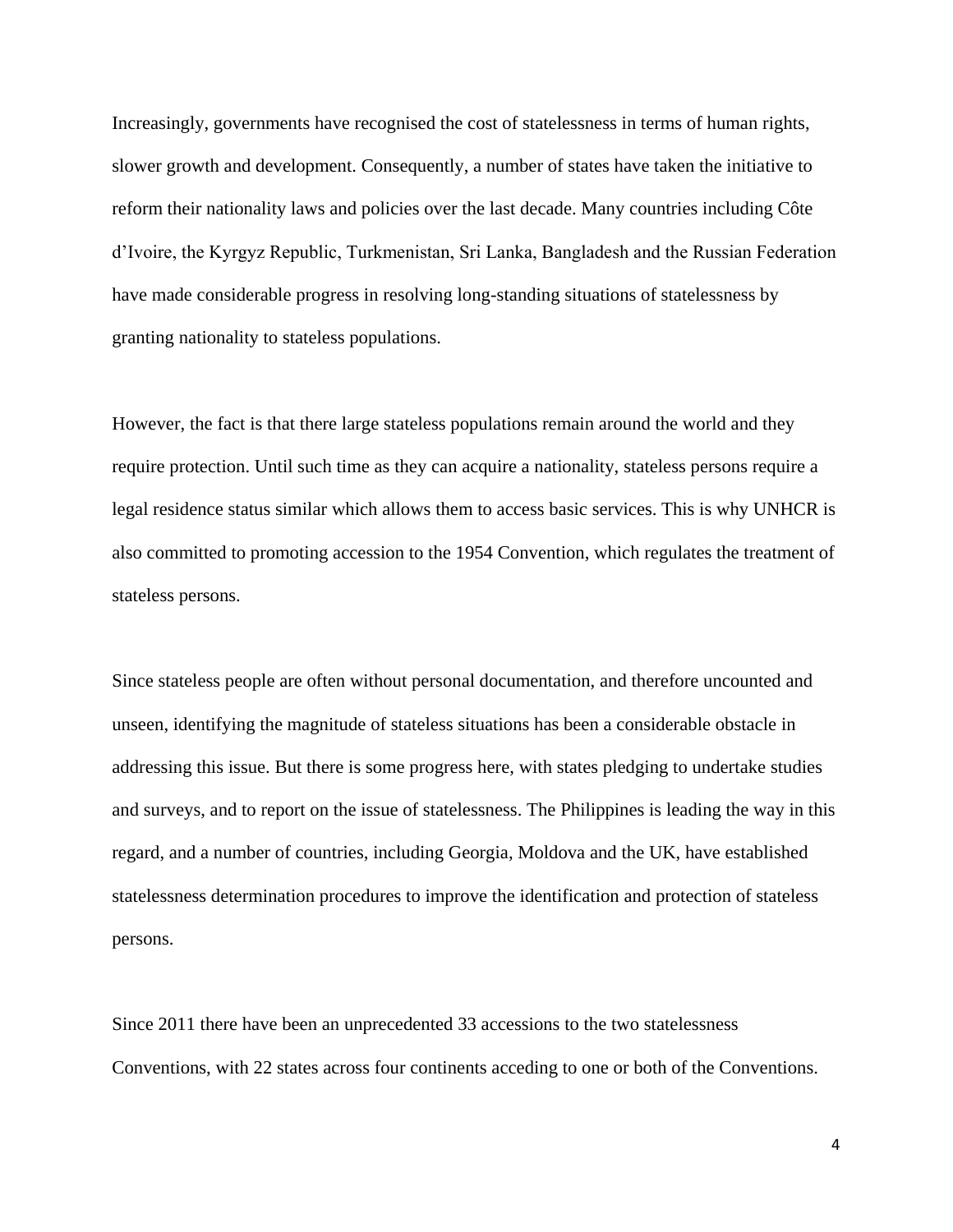Belgium, Georgia, Gambia, Colombia and Paraguay have passed the requisite legislation for accession and are all expected to deposit their instruments to one or both Conventions at a special treaty event next week in Geneva.

Looking forward, we continue to see solid progress in the endeavour to eradicate statelessness, including by states finding new and innovative ways of engaging in the debate, for example through efforts of the United States to advocate in human rights fora for action by other states to reduce statelessness, or technical advice provided by Hungary to a range of states.

This coming September, UNHCR will launch a campaign to end statelessness within a decade. We will publish a report which draws attention to the impact of statelessness around the world and a strategy which sets out how the problem can be successfully tackled. We are also organizing the first Global Forum on Statelessness at the Peace Palace in The Hague to bring together government experts, NGOs, academics, stateless persons and UNHCR staff to discuss statelessness worldwide and how it can be addressed.

In parallel to our global advocacy efforts, it is essential that national authorities and civil society receive adequate support to address statelessness on the ground. UNHCR is putting additional funding to work where we see opportunities to resolve existing situations. In 2014, we have allocated more than USD1million to special projects in a number of countries, including Kyrgyzstan, Kazakhstan and Malaysia. We have also created specialist posts to address statelessness, including one for Central Asia.

5